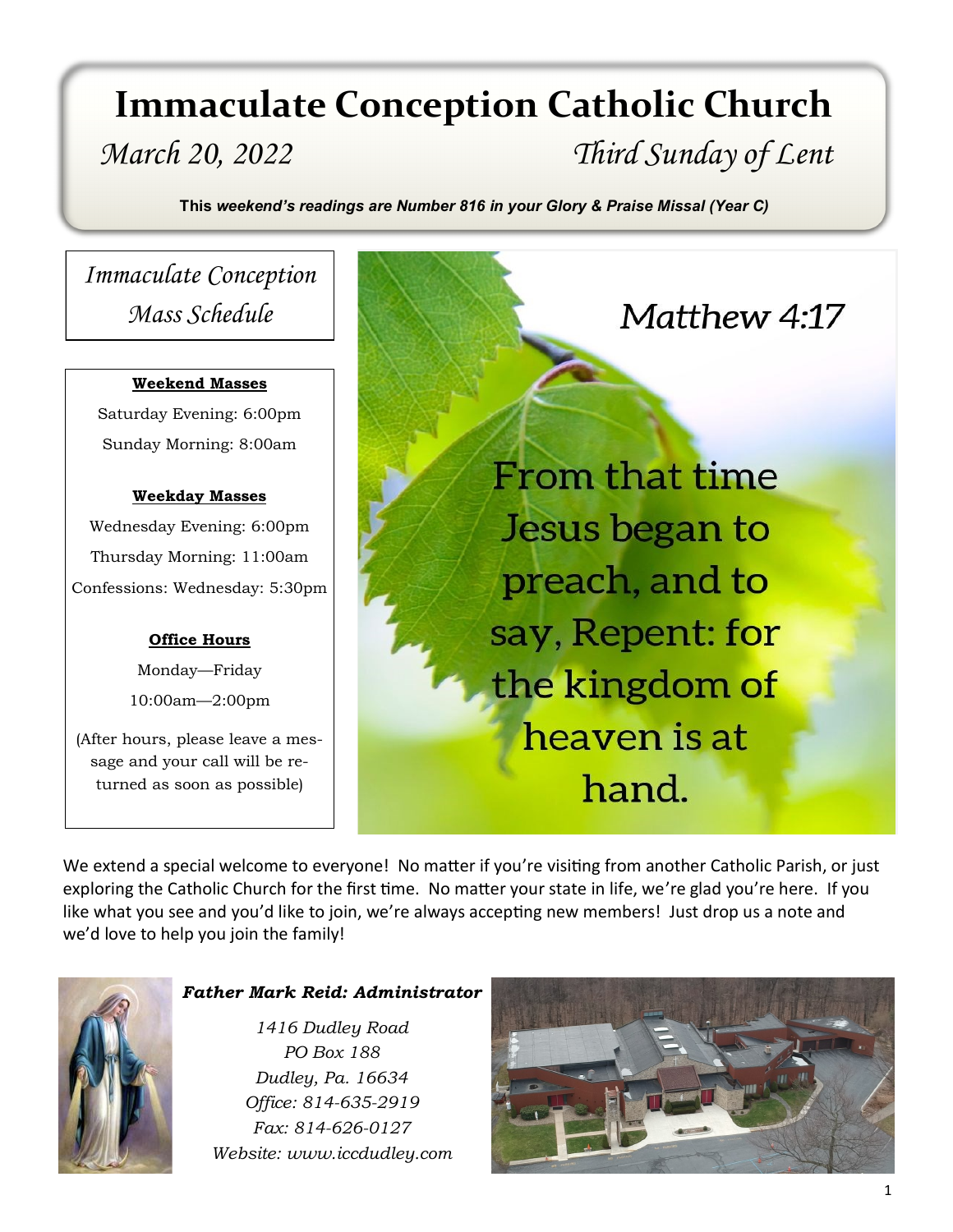## **Sacramental Information**

#### **Infant Baptism**

Call the Parish Office to schedule a preparation class and baptism. Please arrange with the pastor in advance to discuss prebaptism instructions. Those wishing to have their baby baptized must be practicing Catholics.

#### **Adult or Child Baptism, Confirmation, or Adults Considering Becoming Catholic**

Call the Church Office to learn more about the Rite of Christian Initiation for Adults (RCIA), or Rite of Christian Initiation for Children (RCIC).

#### **Weddings**

Weddings require a 9-month notice and preparation prior to the wedding.

#### **Sacrament of Anointing of the Sick**

Please let us know if someone is seriously ill.

To register, or for any questions, please call the Church office at (**814) 635-2919**

(If no answer, please leave a message and your call will be returned as soon as possible)



# *Mass Intentions*

#### **Weekend Masses: March 19 & 20**

Sat 6:00pm +In memory of Roy Plazek req. by Claudia Leaper Sun 8:00am For the People of our Parish

#### **Daily Masses: March 23 & 24**

Wed 6:00pm +In memory of Margaretta Taylor req. by the Estate Thu 11:00am +In Memory of Ralph Laughlin req. by the Estate

#### **Weekend Masses: March 26 & 27**

Sat 6:00pm For the People of Our Parish Sun 8:00am +Robert Harclerode req. by wife, Carol

## *Liturgical Ministers*

| Saturday, March 19        |               |             | Sunday, March 20 |
|---------------------------|---------------|-------------|------------------|
| Lector                    | Kirby Lockard | Lector      | Cyndy Maletta    |
| E. Minister               | Kirby Lockard | E. Minister | Cyndy Maletta    |
| Usher                     | Volunteers    | Usher       | Volunteers       |
| <b>Saturday, March 26</b> |               |             |                  |
|                           |               |             | Sunday, March 27 |
| Lector                    | Kelly Querry  | Lector      | Linda Clapper    |
| E. Minister               | Jane Brown.   | E. Minister | Rose Lynn        |

#### **Financial Report** *(Fiscal year runs from July 1, 2021 to June 30, 2022)*

| <b>Monthly Operating Expenses</b>                       | \$6,500.00      |
|---------------------------------------------------------|-----------------|
| Checks: \$1,025.00/Cash in Env.:\$128.00/Loose: \$69.00 | \$1,222.00      |
| Ash Wednesday: \$10, Easter Flowers: \$30               | \$40.00         |
| Total Collection: (March 12 & 13, 2022) (stays at ICC)  | \$1,262.00      |
| <b>Month-to-Date Total</b>                              | \$3,447.00      |
| Greater/Less than Monthly Budget                        | (\$3,053.00)    |
| <b>Diocesan Collections Listed Below</b>                |                 |
| Mandeville Diocese                                      | \$10.00         |
| Black & Indian Mission                                  | \$10.00         |
| <u>Yearly Operating Expenses (\$6,500 x 12)</u>         | \$78,000.00     |
| Year-to-Date Total (Fiscal Year)                        | \$54,982.50     |
| Greater/Less than Yearly Budget                         | $(\$23,018.50)$ |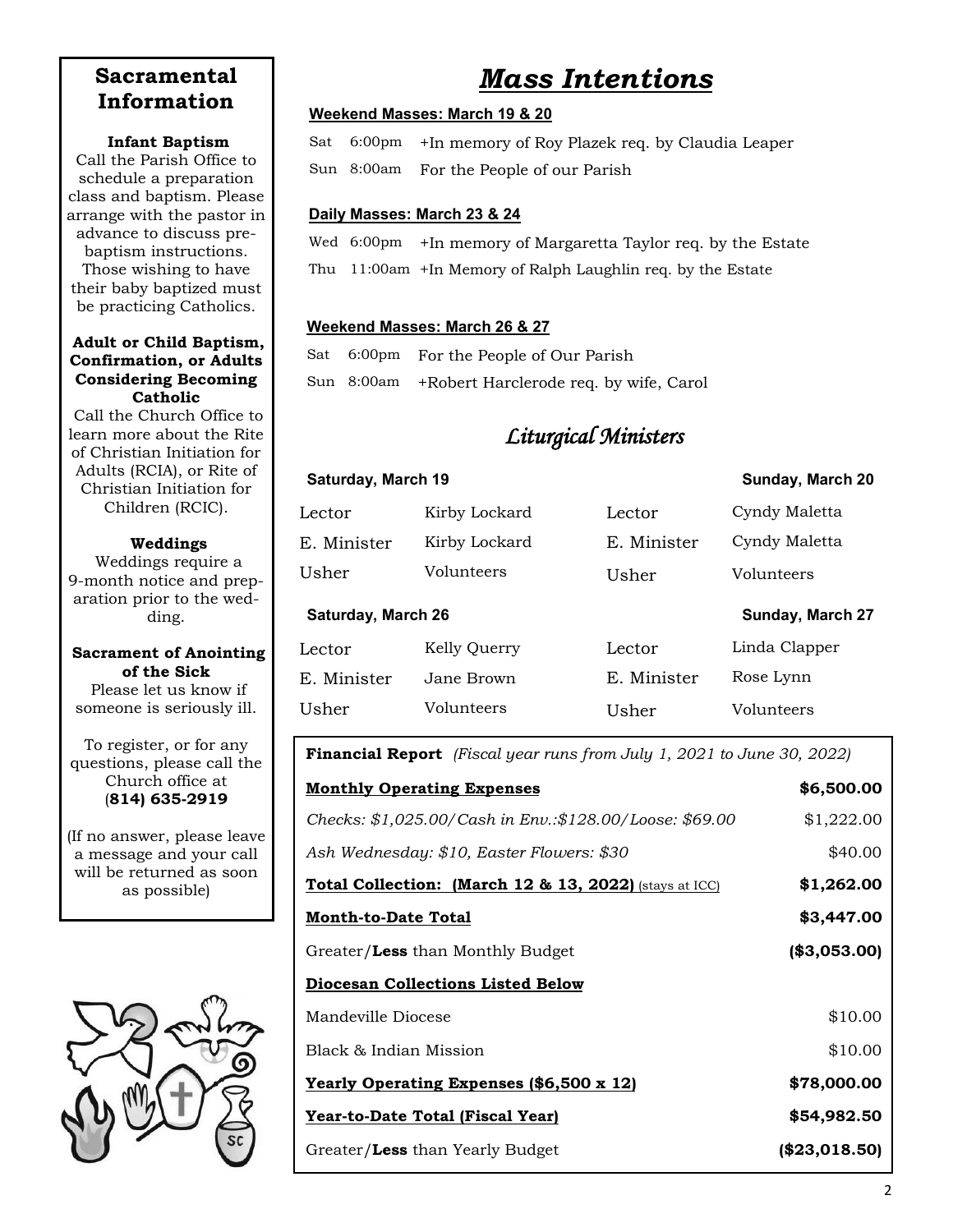#### **Third Sunday of Lent** *(March 20) (Luke 13:1-9)*

The owner of the fig tree was impatient because the tree did not live up to his expectations. In families there are those who don't live up to our expectations. Imitate the gardener and give them more time and help. Don't cut them out of your life. Love asks us to be connected, not productive.

### **Stewardship Reflections**

#### **Third Sunday of Lent** *(March 20)*

Today's Gospel reminds us that life is precious and the gift of time on earth is just that, a gift. None of us knows how much time will be granted to us, so we must use this gift intentionally to glorify God and serve our neighbor. The season of Lent is a time to carefully reflect on the way we spend our time.

Do we make God our first priority, tending to our spiritual growth and sacramental life with diligence? Do we give the next priority to our loved ones, focusing intentionally on them each day without distractions from phones, screens, or thoughts of work? If not, now is the moment to repent of our waste of time or of misplaced priorities on our use of time. God is merciful but also just. Let's turn to Him and ask Him to make our lives fruitful while we still have time to do so.

*(Stewardship Reflections, Catholic Stewardship Consultants, Inc. 2022/2/21* 

#### **Prayer to Saint Michael**

Saint Michael the Archangel, defend us in battle, be our protection against the wickedness and snares of the devil. May God rebuke him we humbly pray; and do thou, O Prince of the Heavenly host, by the power of God, cast into hell Satan and all the evil spirits who prowl about the world for the ruin of souls. Amen.

#### *Prayers for our Homebound members*

Let us say a prayer for our Catholic members who are homebound and unable to attend church. If you know of someone that should be added to our prayer list, please call the church office at 635-2919.

| Omer Black        | Lora Bridestine |
|-------------------|-----------------|
| Mary Lynn Dickson | Nancy Detwiler  |
| Iola Cimbalista   | Dora Mellot     |
| Elaine Rheem      |                 |

#### **Families and the Gospel Bishop Mark Announces Local Mass in Solidarity with the People of Ukraine and Russia and in Communion with the Pope.**

Bishop Mark invites the faithful to a special Mass to be celebrated at the Cathedral of the Blessed Sacrament in Altoona, on Friday March 25. Beginning at 4:00 pm, priests will be available for confessions. At 4:30 pm, the Rosary will be recited. Mass will begin at 5:30 pm.

More in-depth information is available on the Altoona-Johnstown Diocesan website as well as our church website and the Immaculate Conception Facebook page.

#### **Pursue Righteousness**

Numerous times in Scripture the Lord encourages us to "pursue righteousness." The term *righteousness* is variously used, sometimes referring to virtuous or obedient living and other times referring to the condition of being made innocent by God and thus acceptable to Him.

The idea is this: The Lord expects us to live a life of obedience and virtue. Additionally, in His grace and mercy, the Lord offers us the only hope we have to be declared innocent. Thus, in a sense, to pursue righteousness is to pursue a life with God now and to dwell in His presence forever!

"The way of the wicked is an abomination to the Lord, but He loves him who pursues righteousness" (Prov. 15:9).

"Whoever pursues righteousness and kindness will find life, righteousness, and honor" (Prov. 21:21).

"Blessed are those who hunger and thirst for righteousness, for they shall be satisfied" (Matt. 5:6).

*Bart Warren*

Our weekly bulletin is available on the church website at "iccdudley.com". Bulletins for the past 3 months are also available as well as on the Immaculate Conception Church Facebook page.

#### **Praying for our Military**

Remember to pray for the protection of our armed forces as they serve our country at home and around the world right now. If you have a family member serving in the military, let us know. We would like to mention and honor them by name.